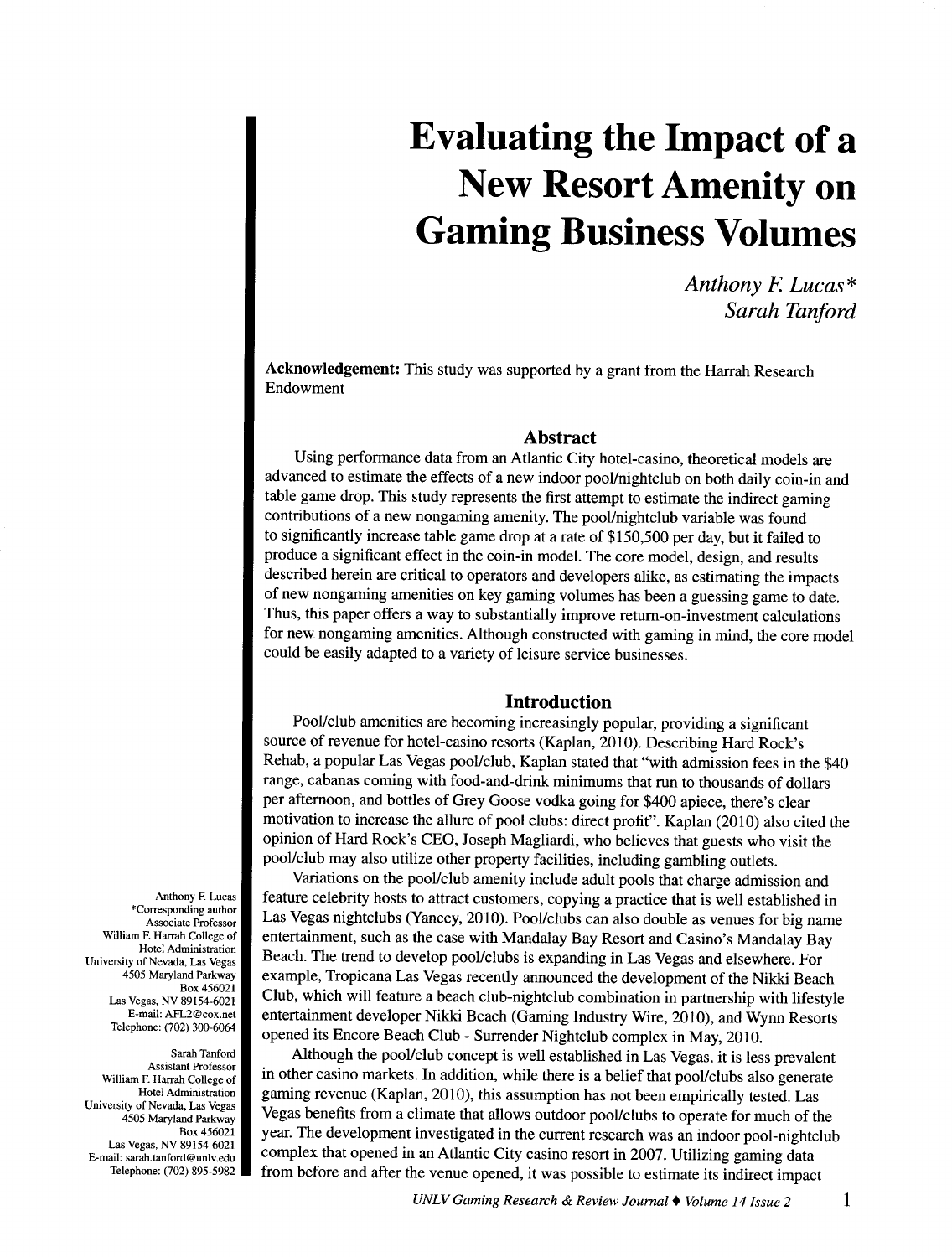on gaming activity. This represents a critical step in the process of understanding the full return on investment associated with a pool/club amenity. aming activity. This represents a critical step in the process of understanding the full<br>
m on investment associated with a pool/club amenity.<br>
As Kale (2006) notes, there are often great differences in the profits produce

nongaming amenities and the casino itself. Kale also alludes to the idea that many nongaming attractions produce insufficient direct profits to support the amount of capital invested in them. Therefore, management must be able to demonstrate that the nongaming amenities have produced significant contributions to gaming business volumes (a.k.a. indirect contributions) to justify the investment in such attractions.

In the current economy, developers and operators cannot afford capital investment mistakes, as profits are diminished and capital is in scare supply. Before adding a new amenity, management must estimate both the direct and indirect profits associated with the project. Although estimating direct profits is certainly no easy task, the estimation of indirect profits is even

more difficult. This study advances and tests a theoretical model designed to estimate the indirect gaming contributions associated with the introduction of a new indoor pool/club amenity. Although the aim of this study may sound specific to gaming, the core model and process could be easily extended to other forms of leisure services. That is, the model advanced in this paper is chiefly comprised of predictor variables that represent different forms of the availability of customer leisure time. In essence, these core variables are certainly not unique to casino resorts.

# **Literature Review**

This section begins with a brief review of claims made by industry executives regarding the indirect gaming contributions produced by nongaming amenities, including pool clubs. The possible rationale behind these claims and the integrity of the indirect cash flow estimates is also discussed. This is followed by a three-part review of empirical research related to the estimation of indirect gaming contributions produced by both nongaming and gaming amenities. Finally, a theoretical model is advanced along with the null hypotheses to be tested in this study.

#### **Industry Claims**

It is not difficult to find support for the idea that nongaming amenities supply substantial amounts of indirect revenues to the casino. For example, in its 2003 Annual Report, Caesars Entertainment reported a \$30-million decline in casino revenues for its Western Region, from the prior year level. Of the properties run by Caesars Entertainment, Caesars Palace was the only one in the Western Region to post an increase in casino revenue, which management stated was "driven by additional guest traffic due to the 4,100-seat Coliseum and new food and beverage venues" (Caesars Entertainment, 2004, p. 51). The assumption of indirect gaming contributions from pool/club amenities is no exception. For example, Kaplan (2010) includes commentary from Hard Rock's CEO, Joseph Magliardi, who touts the potential crossover spend of pool/club guests in other areas of the resort, including gaming outlets.

Although common to the trade literature, claims of indirect contributions to gaming volumes are often made without describing the analytical methodology behind the claim. Worse yet, the magnitude of the alleged contribution to gaming volumes is either undisclosed or based on heroic assumptions. However, the magnitude of the indirect gaming contributions can be a critical component of the return-on-investment (ROI) calculations used to justify and/or gauge the success of these costly nongaming amenities.

Once a costly amenity is built, gaming executives are often inclined to claim success, as it was their decision to spend the money required to develop the project.

*Management must be able to demonstrate that the nongaming amenities have produced significant contributions to gaming business volumes (a. k. a. indirect contributions) to justify the investment in such attractions.*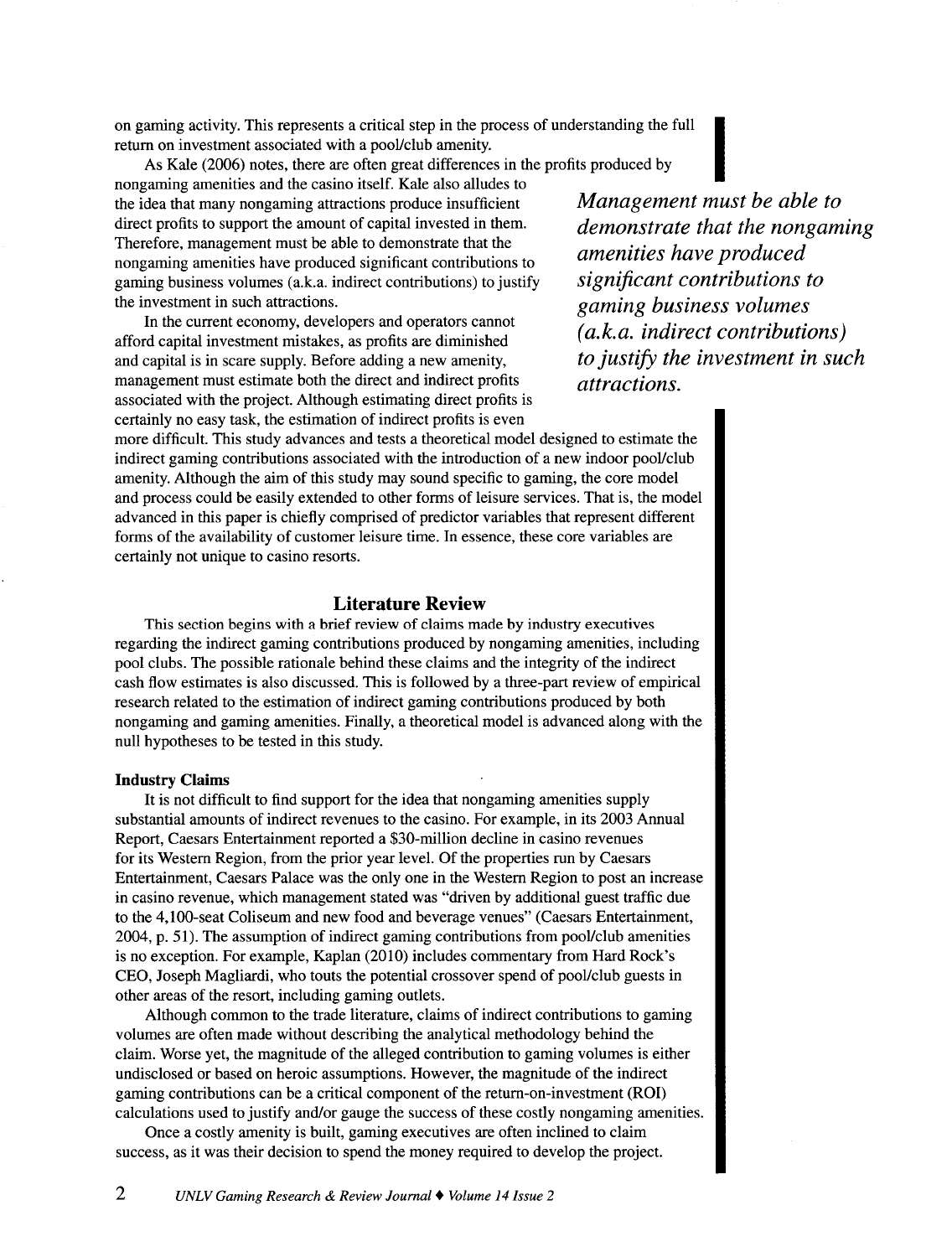*Evaluating the Impact of a New Resort Amenity on Gaming Business Volumes*  Internally championed. An admission of failure could be perceived as a career-damaging<br>proposition.<br>While the direct profits of some Las Vegas pool/clubs have been touted in the trade<br>literature, there is little if any dis The likelihood of such claims is increased for pet projects and/or those that have been proposition.

While the direct profits of some Las Vegas pool/clubs have been touted in the trade literature, there is little if any discussion of the development costs.

For pool/clubs to be wise <sup>That is, for pool/clubs to be wise investments, the amenity needs</sup> or pool clubs to be wise to produce cash flows commensurate with the investment and the *investments, the amenity* company's minimum ROI standards. In any case, for management *needs to produce cash flows* to accurately evaluate the ROI of a nongaming amenity such as *to t the cashed commensurate with the* a pool/club, all cash flows, direct and indirect, must be included in the analysis. It is possible that the success of pool/clubs has *investment and the company's* been understated, due to undetected or underestimated indirect *minimum ROI standards.* contributions to profitable gaming outlets. Next, empirical research aimed at estimating the indirect effects produced by nongaming amenities is reviewed.

## Entertainment Amenities

Although there are no published empirical studies on the impact of adding a new amenity, there is a growing body of literature on the indirect impact of existing amenities on gaming (Legg & Hancer, 2010). Entertainment is one form of amenity that has been investigated. Showroom headcounts were found to increase daily slot coin-in and table game cash drop levels, using secondary data from two Las Vegas resorts (Suh & Lucas, 2010). A significant relationship between headline entertainment and gaming was obtained using secondary data from a Las Vegas Strip casino, for which blackjack cash drop increased significantly on days when a popular entertainer was performing (Lucas, 2004). Showroom attendance was also shown to increase food revenue in a Las Vegas resort (Suh & West, 2010), and dining volume, in tum, has been found to be positively related to gaming volumes (Lucas & Santos, 2003; Roehl, 1996; Tanford & Lucas, 2010). However, no empirical research has identified this hypothesized structure. That is, it is not known whether entertainment patronage leads to restaurant patronage, which, in tum, leads to casino patronage.

Self-report measures have found similar positive effects for casino entertainment. Specifically, in research among Las Vegas locals, attendance at large or small scale shows but not lounge acts was related to higher self-reported gaming spend (Roehl, 1996). A survey of Las Vegas slot players found ratings of a gaming property's entertainment offering to be a significant predictor of willingness to recommend the casino to others, but not of repatronage intentions (Yi & Busser, 2008). Dandurand and Ralenkotter (1985) found that entertainment-prone visitors to Las Vegas reported trip gaming budgets that were significantly greater than visitors who did not attend shows (\$1,002 vs. \$811). The entertainment-prone designation was assigned to all respondents who claimed to have attended at least one show during their trip to Las Vegas. Of the 2,000 individuals surveyed, 70% of them were identified as entertainment-prone.

## Dining Amenities

Analyzing secondary data from a Las Vegas local casino and two riverboat casinos, researchers found a one-unit increase in restaurant headcount resulted in an increase in coin-in ranging from \$202 to \$382 (Lucas & Santos, 2003). In a recent study, casual dining was found to be significantly related to low-end slot coin-in and cash table game drop for casinos in both local and destination markets (Tanford & Lucas, 2010). The impact on slot coin-in was especially profound in the local market, where each additional casual restaurant cover was associated with an \$875 gain in slot coin-in, on 25-cent and lower denomination machines. However, another study failed to obtain a significant relationship between restaurant covers and coin-in, using data from an off-Strip Las Vegas casino (Lucas & Brewer, 2001).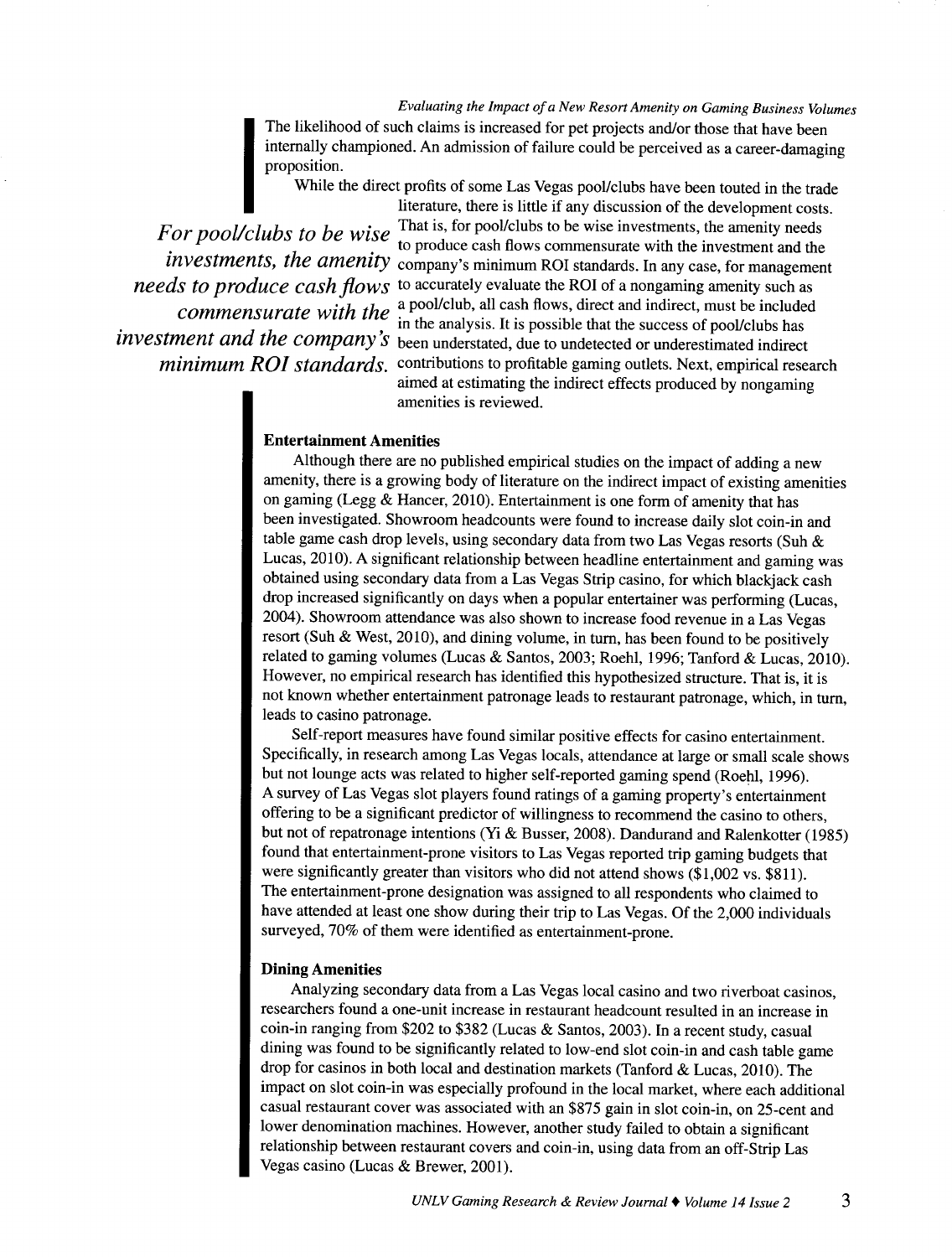Studies analyzing self-reported data primarily support the relationship between casino restaurant patronage and casino spending and visitation. In a study of Las Vegas local casino visitors, casino coffee shop or gourmet restaurant patronage was related to greater self-reported gaming expenditures, whereas buffet patronage was not (Roehl, 1996). Other researchers have found dining in casino restaurants to be related to the likelihood to return to the casino and

recommend it to others (Richard & Adrian, 1996; Yi & Busser, 2008), but neither study examined the impact of casino restaurant patronage on gaming activity per se.

# Gaming Amenities

Although bingo is not a nongaming amenity, it is included here because it requires a significant amount of space, yet is often not profitable in a direct sense. Therefore, it could certainly be considered as a gaming amenity for some operators.

Understanding its indirect impact on gaming will help management determine whether to add or continue operating a bingo room, or whether another amenity might be a more profitable use of the bingo room space. In short, the operation of a bingo room often depends on the estimation of its indirect profit contributions to other profitable gaming activities, which is a task similar to that of the current study.

Using secondary data from an off-Strip Las Vegas casino, bingo headcounts were significantly related to slot coin-in, and were estimated to produce an additional \$432 in slot handle, or \$17.75 in slot win, per bingo headcount (Lucas & Brewer, 2001). However, in a second study, bingo headcount variables failed to produce significant and positive effects on the daily coin-in of both an off-Strip Las Vegas casino and a California tribal casino (Lucas, Dunn & Kharitonova, 2006). These results are particularly troubling when considering the popularity of the belief that bingo rooms make significant contributions to slot profits. Finally, in a study relying on self-reported data, a combined measure of the importance of bingo and bowling amenities was not significantly related to repatronage intentions (Yi & Busser, 2008). All data were collected from a convenience sample of slot players who patronized an off-Strip Las Vegas casino.

#### Conceptual Model and Hypotheses

Several of the studies designed to estimate the indirect effects of hotel-casino resort amenities have utilized a modeling approach that is applicable to the process of estimating the impact of a new amenity on gaming business volumes (Lucas, 2004; Lucas & Brewer, 2001; Lucas et al., 2006; Lucas & Santos, 2003; Suh & Lucas, 2010; Suh & West, 2010; Tanford & Lucas, 2010). These researchers utilized secondary time series data from casino properties, and applied simultaneous multiple regression analysis (SMRA) to analyze the impact of the key variable (i.e., an amenity), along with control variables that have been shown to predict casino gaming volumes. Gaming volumes tend to be higher on weekends, holidays, and during special event periods. In addition, casino data are often nonstationary, indicating that the data exhibit a linear trend over time. This condition may be due to seasonality, economic cycles, sampling frames, and/or other factors. Finally, observations that measure the same variable at different points in time are often correlated with each other, which can result in the serial correlation of the model error terms. ARMA (autoregressive and moving-average) terms have been successfully employed to address the serial correlation of the errors and improve the prediction power of the models.

In the current research, the same time series methodology was applied to the addition of a new venue at a casino resort. In this case, the venue was an indoor pool complex that could be transformed into a nightclub. Figure 1 presents a conceptual model that depicts proposed influences on slot and table game business volumes, including the impact of the new pooVnightclub amenity. With the exception of the pooVclub variable, the specification of this model is clearly derived from the literature reviewed herein.

*The operation of a bingo room often depends on the estimation of its indirect profit contributions to other profitable gaming activities, which is a task similar to that of the current study.*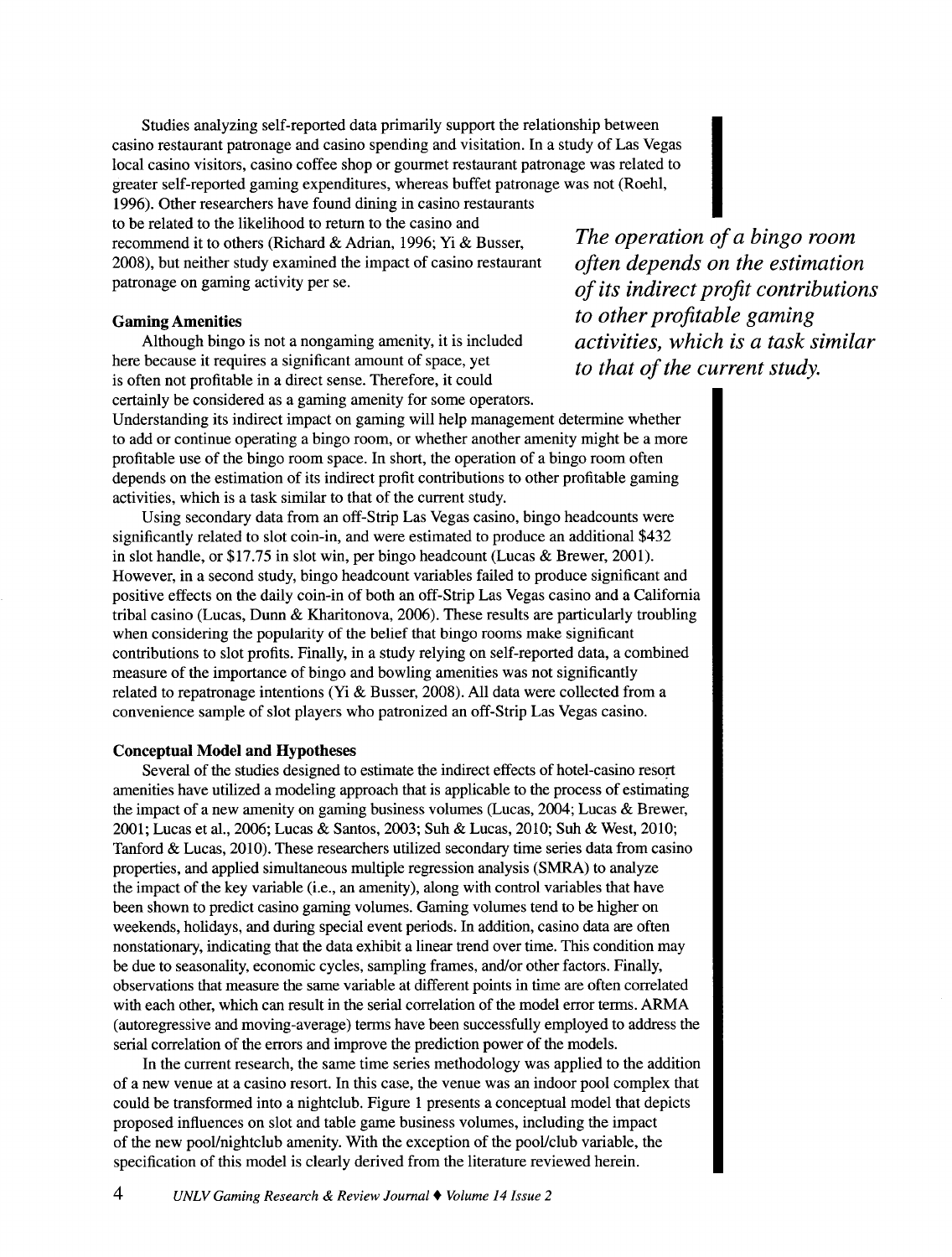*Evaluating the Impact of a New Resort Amenity on Gaming Business Volumes* 





In the absence of definitive extant research results, directional hypotheses were not advanced with respect to the effect of the new pool venue on slot and table game volume. The null hypotheses from both models are listed next.

 $H_01: B_{p_{00}l} = 0$ 

In  $H_0$ 1,  $\overline{B}_{p_{\text{cool}}}$  represents the regression coefficient for the pool variable in the model designed to predict daily coin-in.

$$
H_0 2: B_{\text{Pool}} = 0
$$

In  $H_0^2$ ,  $B_{\text{pool}}$  represents the regression coefficient for the pool variable in the model designed to predict daily table game drop.

## **Methodology**

The data were obtained from the records and systems of an Atlantic City hotelcasino. As the donor of this data wished to remain anonymous, certain information related to the source must remain confidential. This hotel-casino has over 1,500 hotel rooms and produced in excess of \$500M in annual gross gaming revenues, in both 2006 and 2007. The 495 daily observations were gathered over a period beginning on May 24, 2006, and ending on September 30, 2007. This date range provided an opportunity to measure the year-over-year impact of the pool amenity. That is, by beginning the sample on May 24, 2006, coin-in and drop data produced in the absence of the pool could be analyzed in concert with coin-in and drop levels produced after the pool opened on May 24, 2007. This design provided an opportunity to examine the additive effect of the pool, during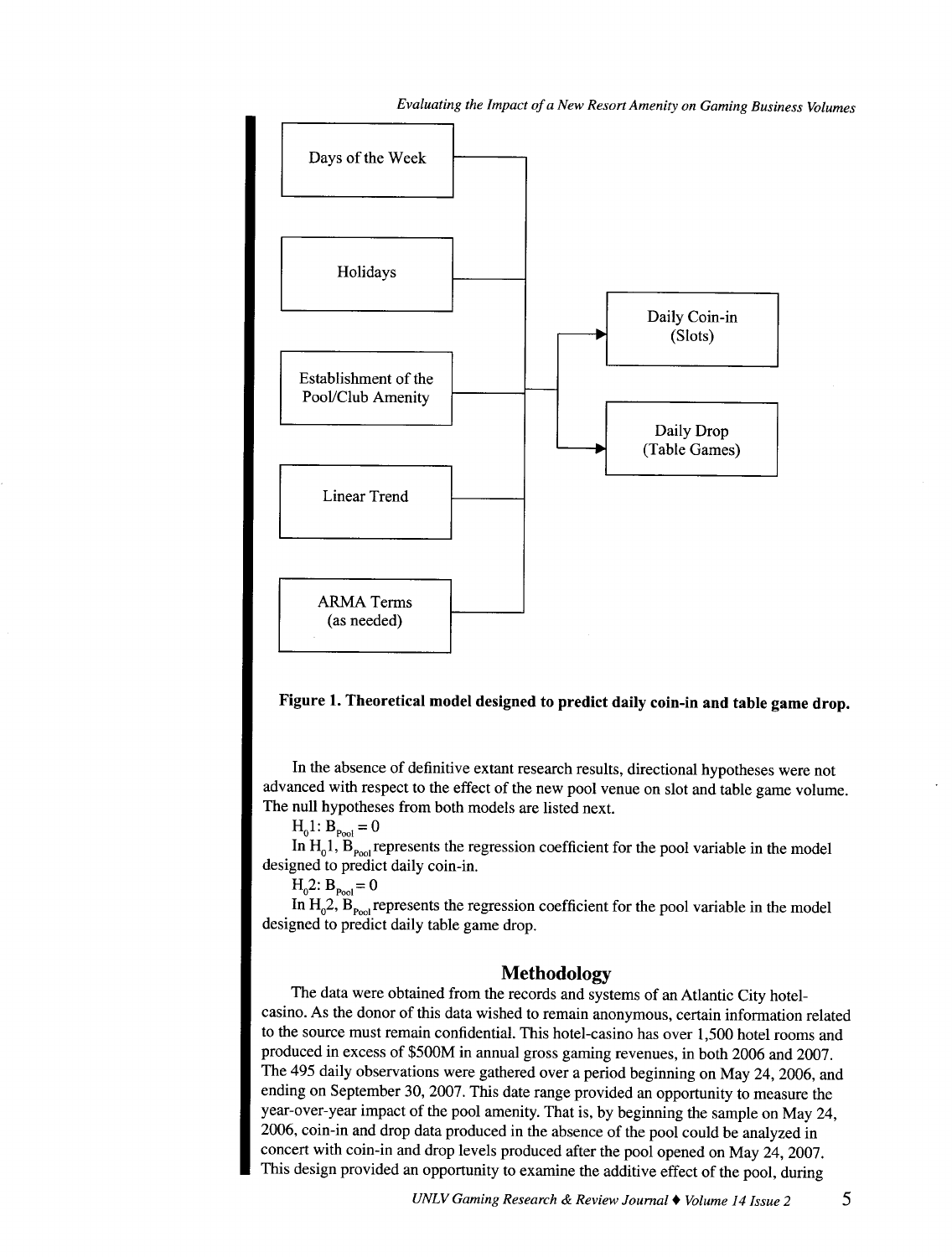the peak summer pool season. Without the year-over-year feature of this design, it would not have been possible to isolate the unique effect of the pool from the seasonal effect of summer.

All hypotheses were tested via multiple linear regression analysis, at the 0.05 alpha level. Simultaneous entry of the predictor variables was employed, such that each regression coefficient represented the unique effect of each independent variable on the dependent variable, after the effects of all other predictor variables had been considered. Auto-regressive (AR) and moving average (MA) terms were incorporated to include the explanatory power of the error process. These ARMA terms also produced models with independent residuals. Such an approach is recommended when modeling time series data (Pindyck & Rubinfeld, 1998). The data were analyzed using EViews, v. 3.1, and SPSS, v. 17.0.

#### Expression of Dependent Variables

*Coin-in* represented the total daily dollar-amount of wagers produced by all slot players. Alternatively stated, *coin-in* is the aggregate daily dollar-value of all slot wagers. *Drop* represented the daily dollar-value of all cash purchases of gaming cheques and chips produced by players, across all table games, plus the daily dollar-value of all markers issued, less the daily dollar-value of all markers redeemed. In this case, *markers issued* represents the daily dollar-value of all gaming cheques/chips issued to table game players via credit. *Markers redeemed* represents the daily dollar-value of all payments on outstanding markers issued to table game players (i.e., payments on or against markers issued). For more on drop formulae, see Kilby, Fox, and Lucas (2004).

### Expression of Independent Variables

As is common to time series modeling, there were three different types of predictor variables employed. That is, there were key, control, and correction variables. The key variable in the models advanced in this paper was expressed in a binary format. That is, the days on which the pool was open were assigned a value of 1.0. Alternatively stated, on each day, from May 24, 2007 through September 30, 2007, the pool variable was set to 1.0, while each day prior to May 24, 2007 the pool variable was set to a value of 0.

The control variables represented any variable theorized to influence the dependent variable, aside from the key variable. In this case, any other variable thought to influence the daily gaming volumes (i.e., coin-in and table game drop) would be considered a control variable. The days of the week (e.g., Saturday), holidays, and special event days have been found to be effective control variables in models designed to explain gaming volumes (Lucas & Brewer, 2001). In the current study, binary variables were used to represent the individual days of the week and the following holiday periods: New Year's Day, Presidents' Day, Memorial Day, Independence Day, Labor Day, and Thanksgiving. These variables were set to a value of 1.0 on the day of the holiday itself as well as the surrounding days, when appropriate. That is, certain holidays were deemed to affect the gaming volumes of the days before and/or after the actual holiday date. The effects of other holidays aside from the ones listed here were examined; however, these variables failed to produce statistically significant effects at the 0.05 alpha level, and, thus, were not included in the final models. A trend variable was employed to create a de-trended or stationary series. This variable represented the long-term trend component of each gaming volume series. Trend was set to zero on the first day of the sample period. Its value increased by one on each subsequent day, reaching a maximum value of 494 on the  $495<sup>th</sup>$  day.

Finally, the correction variables were represented by the ARMA terms. The "AR" stands for auto-regressive and the "MA" is an abbreviation of moving average. In

*As is common to time series modeling, there were three different types of predictor variables employed. That is, there were key, control, and correction variables.*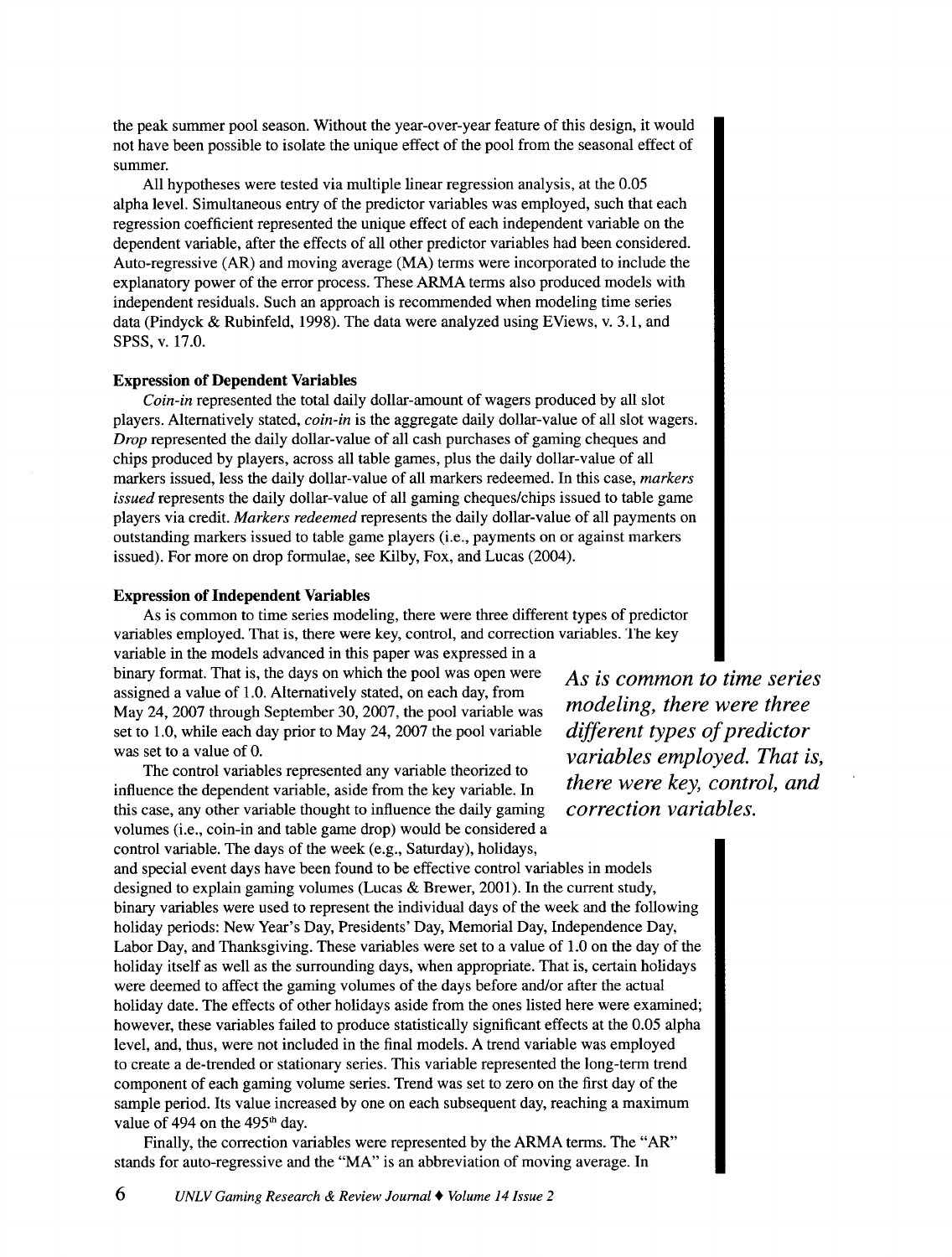*Evaluating the Impact of a New Resort Amenity on Gaming Business Volumes*  econometric modeling these ARMA terms are often referred to as correction variables, as they are employed to remove serial correlation in the error process. Moreover, they often provide considerable prediction power to the models, as they also represent an unidentified or unnamed explanatory structure within the error process.

## Results

#### Data Screening

The time series plots shown in Figures 2 and 3 were examined to determine the basic structure of the response variable series. These plots are central to the time series modeling process, as they are used to visually determine the stationarity of the response variable values over time. That is, Figure 2 depicts a series that exhibits a reasonably constant mean and variance over the course of the sample. This series would be considered stationary, making it unnecessary to transform the response variable. In short, the same conclusions held for the table game drop series depicted in Figure 3.



Figure 2. Graph of aggregate coin-in dollars by day from May 24, 2006 to September 30,2007.



Figure 3. Graph of aggregate table game drop dollars by day from May 24, 2006 to September 30, 2007.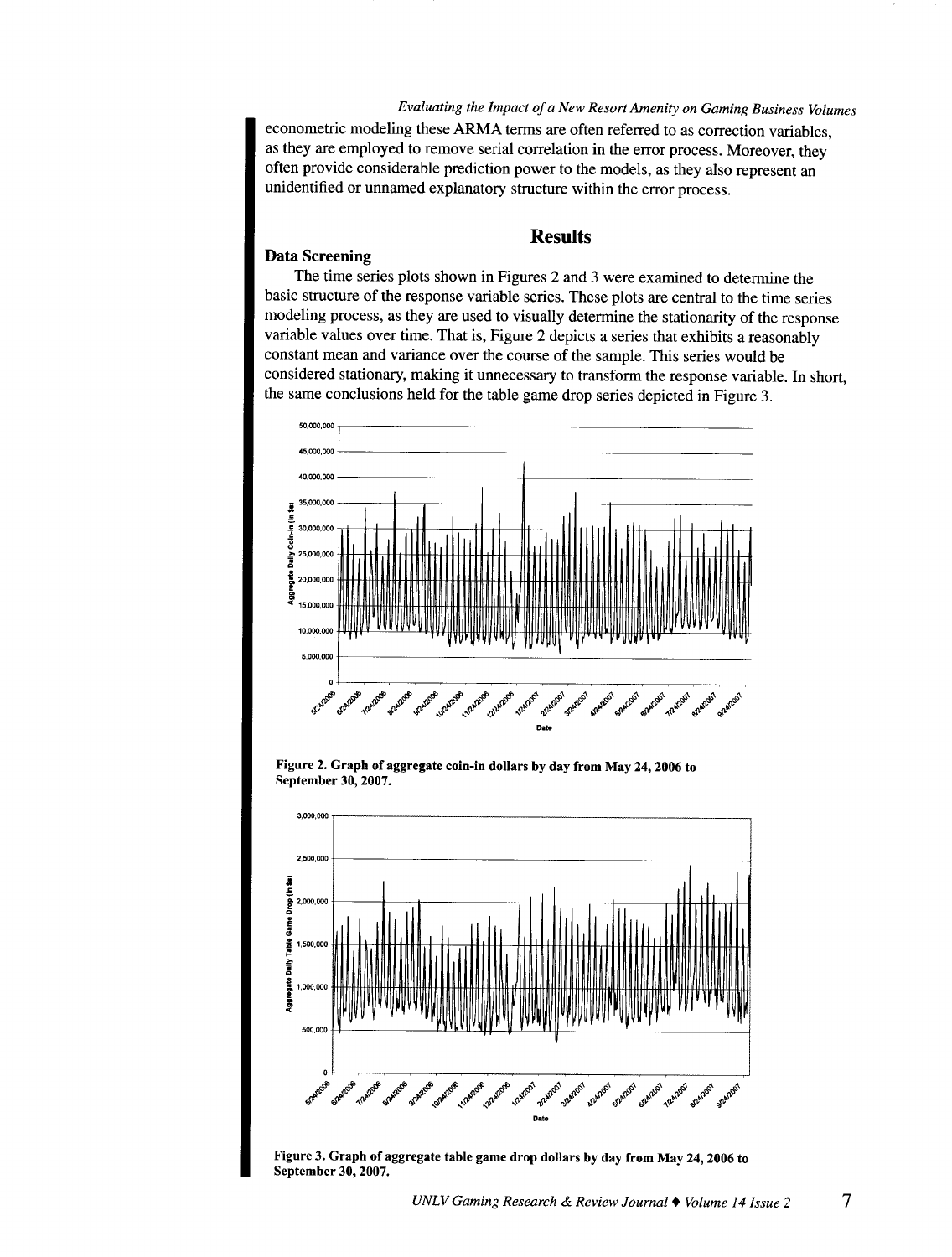Although two separate models were tested, the descriptive statistics shown in Table 1 describe the dependent variables from both models. These two variables were the only continuous variables appearing in the final models, as the trend variable failed to produce a statistically significant effect in either model.

| <b>Table 1:</b> Descriptive Statistics: Continuous Variables $(n=495)$ |              |                                                               |                |              |  |  |  |
|------------------------------------------------------------------------|--------------|---------------------------------------------------------------|----------------|--------------|--|--|--|
|                                                                        | Min.         | Max.                                                          | Mean           | Std. Dev.    |  |  |  |
| Coin-in                                                                |              | \$5,808,922.00 \$43,267,165.00 \$15,577,140.56 \$7,577,042.88 |                |              |  |  |  |
| Table Game Drop                                                        | \$358,679.00 | \$2,442,777.00                                                | \$1,022,896.30 | \$435,144.38 |  |  |  |

Given the absence of continuous predictor variables, a table of product-moment correlation coefficients was not necessary. However, Table 2 lists the frequency of each binary variable. Again, only the variables appearing in the final models are shown in Tables 1 and 2.

| <b>Table 2:</b> Frequency Table for |                |  |  |  |
|-------------------------------------|----------------|--|--|--|
| Binary Variables (n=495)            |                |  |  |  |
|                                     | # of Days      |  |  |  |
| Variable Name                       | Set to 1.0     |  |  |  |
| Pool                                | 130            |  |  |  |
| Thursday                            | 71*            |  |  |  |
| Friday                              | 71             |  |  |  |
| Saturday                            | 71             |  |  |  |
| Sunday                              | 71             |  |  |  |
| New Year's Day                      | 4              |  |  |  |
| Presidents' Day                     | $\overline{2}$ |  |  |  |
| Memorial Day                        | 4              |  |  |  |
| Independence Day                    | 5              |  |  |  |
| Labor Day                           | 6              |  |  |  |
| Thanksgiving                        | 3              |  |  |  |
| * Thursday did not appear in        |                |  |  |  |

the final table game drop model.

From Table 2, the frequency of the pool variable is important to note. *Pool* was set to a value of 1.0 on 130 of the 495 days in the sample period (i.e., 26.26% of the days). The following holidays occurred twice within the sample period: Memorial Day, Independence Day, and Labor Day. This explains the higher frequencies associated with these holiday periods.

#### **Formal Data Analysis**

Table 3 lists the results of both models. The coin-in model produced an  $\mathbb{R}^2$  of 90.6%, with an F-statistic of 352.62 (df = 13, 481;  $p < .0001$ ). The table game drop model produced an  $\mathbb{R}^2$  of 88.1%, with an F-statistic of 269.17 (df = 13, 481; p < .0001).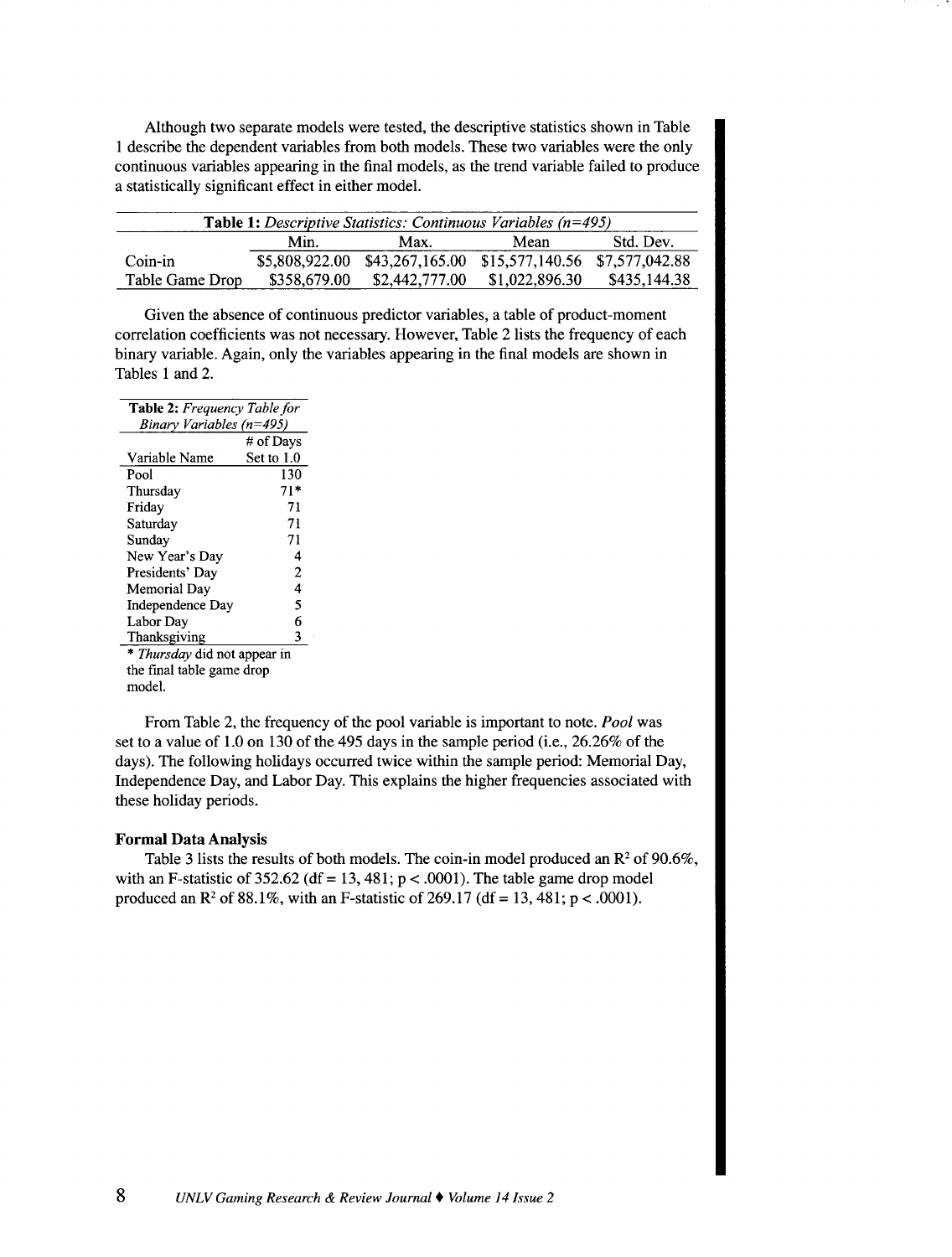| <b>Table 3:</b> Results of Models Designed to Predict Daily Coin-in $\&$ |             |                 |        |                 |        |  |  |
|--------------------------------------------------------------------------|-------------|-----------------|--------|-----------------|--------|--|--|
| Daily Table Game Drop ( $n=495$ ) (Coefficients in \$'s)                 |             |                 |        |                 |        |  |  |
|                                                                          |             |                 |        | Table Game      |        |  |  |
|                                                                          |             | Coin-in         |        | Drop            |        |  |  |
|                                                                          |             | Equation        |        | Equation        |        |  |  |
|                                                                          |             | $(R^2 = 0.906)$ |        | $(R^2 = 0.881)$ |        |  |  |
| Variables                                                                | VIFs        | Coefficients    |        | Coefficients    |        |  |  |
| Constant                                                                 |             | 9,554,052       |        | 678,811         |        |  |  |
| Pool                                                                     | 1.02 / 1.02 | 452,766         |        | 150,550         | *      |  |  |
| Thursday                                                                 | 1.15/n/a    | 1,216,672       | $\ast$ | n/a             |        |  |  |
| Friday                                                                   | 1.16 / 1.08 | 10,145,055      | *      | 501,379         | $\ast$ |  |  |
| Saturday                                                                 | 1.16 / 1.08 | 19,249,408      | *      | 1,072,327       | $\ast$ |  |  |
| Sunday                                                                   | 1.16/1.09   | 8,370,892       | *      | 452,790         | $\ast$ |  |  |
| New Year's Day                                                           | 1.01 / 1.01 | 12,502,434      | *      | 336,538         | $\ast$ |  |  |
| Presidents' Day                                                          | 1.01 / 1.01 | 5,809,067       | *      | 569,417         | $\ast$ |  |  |
| Memorial Day                                                             | 1.01 / 1.01 | 7,053,244       | $\ast$ | 502,495         | $\ast$ |  |  |
| Independence Day                                                         | 1.02 / 1.01 | 3,463,039       | $\ast$ | 292,862         | *      |  |  |
| Labor Day                                                                | 1.01 / 1.01 | 7,010,163       | *      | 255,736         | $\ast$ |  |  |
| Thanksgiving                                                             | 1.01 / 1.01 | 3,859,147       | ∗      | 253,923         | *      |  |  |
| AR(1)                                                                    |             | 0.31            | $\ast$ | 0.43            | $\ast$ |  |  |
| AR(3)                                                                    |             | n/a             |        | 0.10            | $\ast$ |  |  |
| AR(6)                                                                    |             | 0.16            | *      | n/a             |        |  |  |
| AR(7)                                                                    |             | n/a             |        | 0.13            | *      |  |  |

*Evaluating the Impact of a New Resort Amenity on Gaming Business Volumes* 

Notes: \* indicates statistical significance at the 0.05 alpha level (two-tailed test). The "n/a" designation indicates variables and/or results that were either not applicable or absent from a particular model. For each predictor variable, the first variance inflation factor (VIF) applies to the coin-in model, while the second VIF applies to the table game drop model.

The results associated with the key variable, *Pool,* appear in boldfaced type within Table 3. *Pool* failed to produce a statistically significant effect in the coin-in model  $(B = $452,766; p = 0.31)$ . However, the pool variable did produce a positive and significant effect in the table game drop model ( $B = $150,550$ ;  $p < 0.01$ ). That is, the days on which the pool was open produced \$150,550 more table game drop than the days on which the pool was not open.

### Model Diagnostics

The assumption of independence was examined by reviewing graphs of each model's error process. These graphs were correlograms, which included Q-statistics and

*The days on which the pool was open produced \$150,550 more table game drop than the days on which the pool was not open.* 

associated p-values for 36 lags. Once the appropriate ARMA terms were added, there were no instances of problematic serial correlation among the residuals in either model. Scatterplots of predicted values and studentized deleted residuals showed no signs of heteroskedasticity in the models. Scatterplots of model residuals failed to indicate violations of the linearity assumption. As there were no continuous predictor variables, the model errors were not plotted against the independent variable values.

Histograms of the residuals showed no signs of problematic departures from normality. Variance inflation factors (VIFs) were reviewed to assess the degree of

multicollinearity present in the models. The magnitude of the VIF associated with the key variable in both models was the primary concern. The VIF for the pool variable in both the coin-in and table game drop models was 1.02, indicating a very low degree of correlation with the other predictor variables. In fact, no variable in the table game drop model produced a VIF in excess of 1.10, while no variable in the coin-in model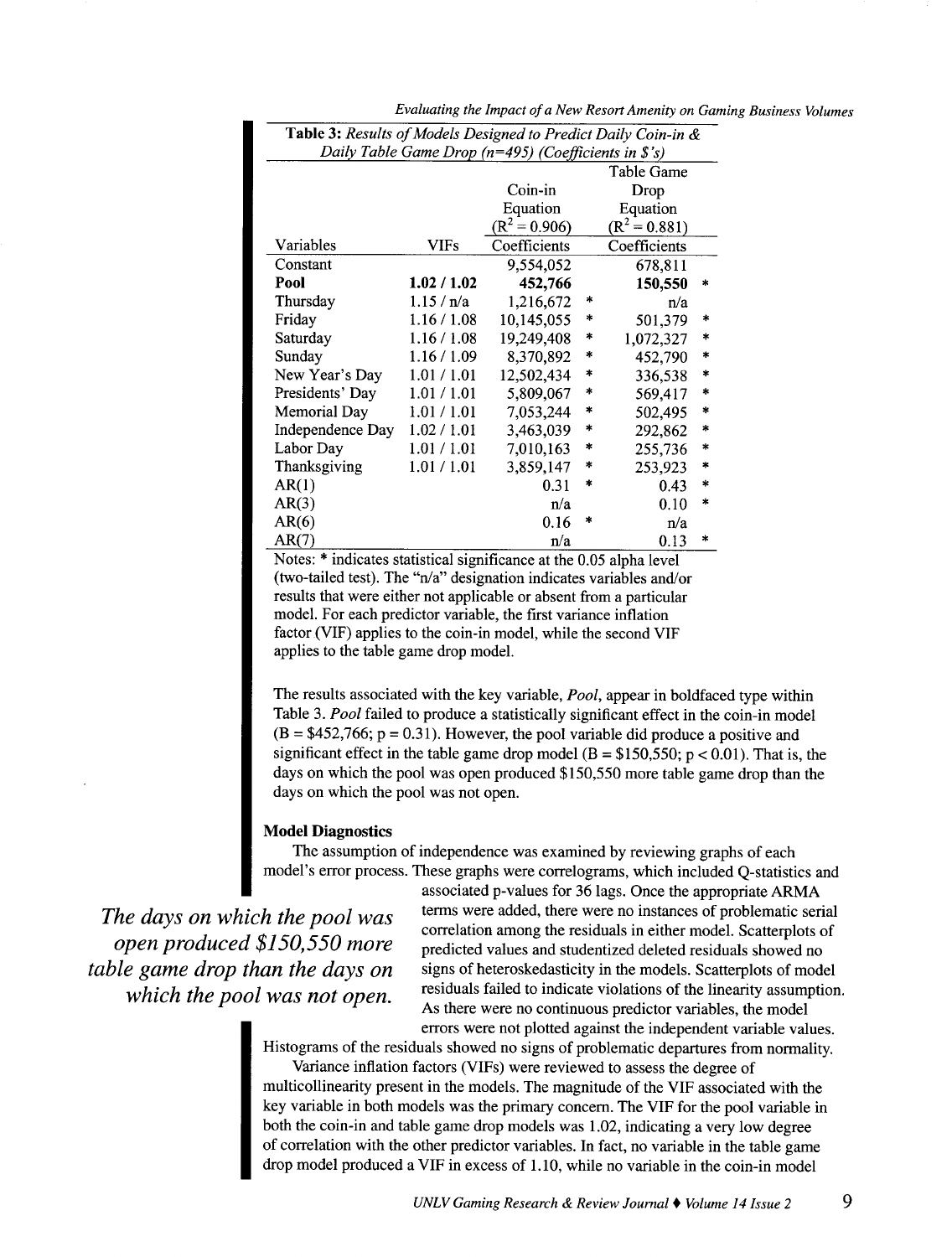produced a VIP in excess of 1.17. Overall, these results failed to indicate the presence of problematic multicollinearity in either model. Given the number of categorical predictor variables, such an absence of multicollinearity is quite remarkable, indicating that the models were very well specified.

Outliers were present in the graphs of the studentized residuals. Given a sample size of 495 observations, this was expected. However, the magnitude of the sample size also served to diminish the effect of the outlier observations on the regression coefficients. That is, no single observation was able to substantially affect the estimate of each variable's effect on the dependent variable (i.e., the regression coefficients). DF Beta statistics were examined to verify this general notion of the diminished effect attributable to the outlier observations. Further, each outlier was examined to determine the validity of the observation. This examination resulted in the elimination of no dates, as all of the outliers appeared to be valid observations. As is common with gaming data sets, the outliers were produced by the holiday periods. This often occurs in spite of the use of indicator variables for these dates.

## **Discussion**

The null hypothesis associated with the pool variable was rejected in the table game drop model, supporting the notion of a positive effect produced by the pool/club amenity. That is, these results suggest that the presence of the amenity

appears to have significantly increased table game business volumes beyond the level recognized in the absence of the pool/ club. This finding certainly supports management's decision to add the amenity, notwithstanding any hurdle rates associated with capital investment policy or the returns associated with competing capital investment projects.

*The amenity has not significantly increased slot business volume beyond the level recognized in the absence of the pool/club.* 

The coin-in model is another story. Based on the results, the null hypothesis associated with the pool variable could not be rejected. That is, the estimate of the pool/club's affect on daily coin-in was not significantly different from zero. Such a result suggests that the presence of the amenity has not significantly increased slot business volume beyond the level recognized in the absence of the pool. This result is a bit troubling, as 85% of the donor property's 2007 annual gaming win came from slots.

#### **Managerial Implications**

The results associated with the pool variable provide key start positions for further analysis. That is, the construction cost of the amenity is relatively easy to compute. The revenues and expenses associated with operating the pool/club are also fairly straightforward. However, the indirect gaming revenues associated with the amenity are not so easy to estimate. This is due to the many simultaneous forces capable of impacting daily gaming volumes. For example, the other predictor variables shown in Table 3 were also all found to significantly affect gaming volumes.

By isolating the effect of the pool variable, while considering the effects of the other predictor variables, management is afforded a rigorous and objectively derived estimate of the pool's unique impact on gaming activity. However, coin-in and drop are not revenues. Both dependent variables represent gaming business volumes, as opposed to revenue or win. To remedy this condition, the regression coefficients for the pool variables must be multiplied by the average house advantage in slots and the average hold percentage in table games. Table 4 provides an example of how the estimated impact of the pool variable on table game drop would be converted to a table game revenue equivalent.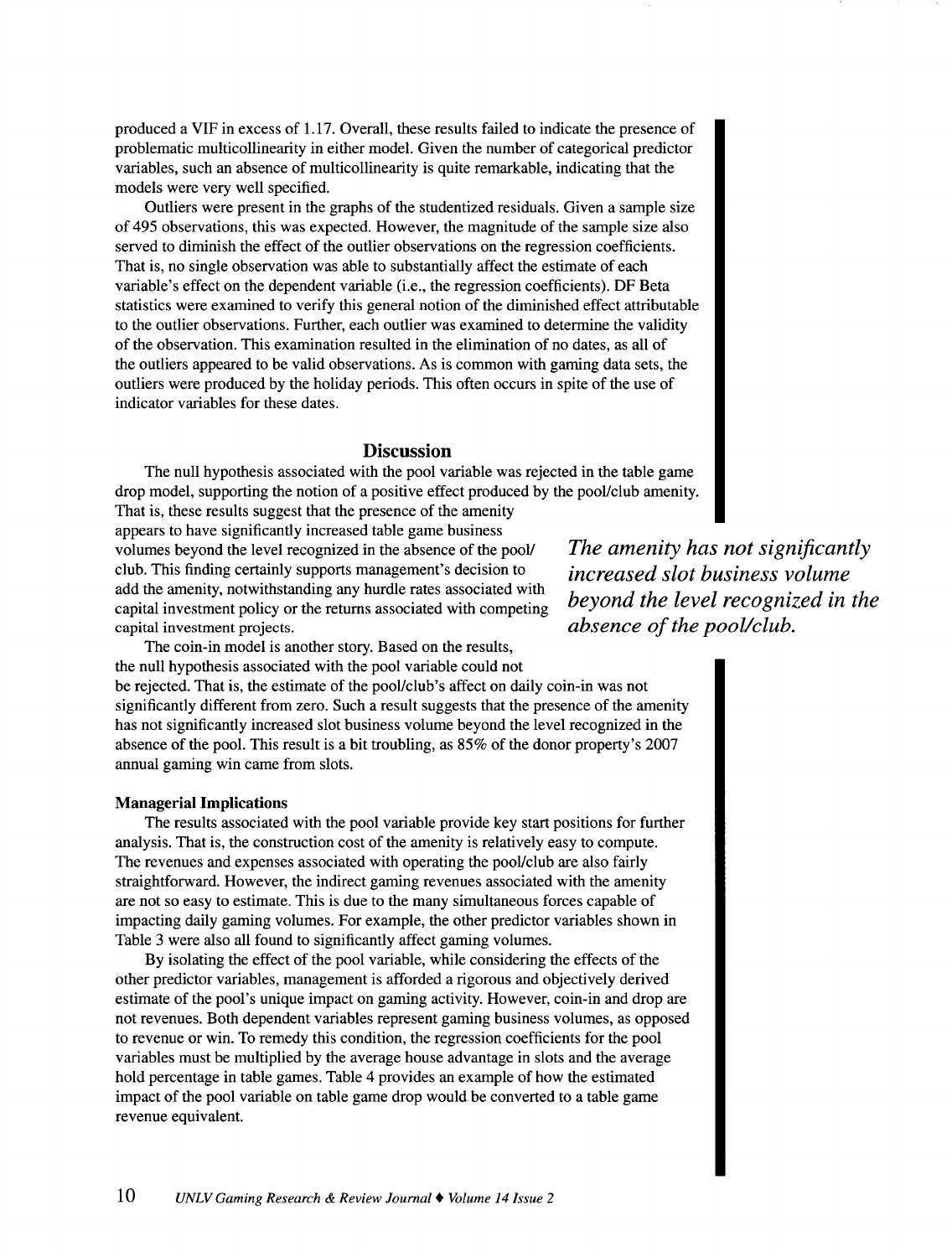*Evaluating the Impact of a New Resort Amenity on Gaming Business Volumes* 

| <b>Table 4:</b> Estimated Indirect Contribution to Table Game Win |                       |             |                     |  |  |  |
|-------------------------------------------------------------------|-----------------------|-------------|---------------------|--|--|--|
| Associated with the Pool Amenity                                  |                       |             |                     |  |  |  |
|                                                                   |                       |             | Estimated           |  |  |  |
|                                                                   | Regression Historical |             | <b>Indirect Win</b> |  |  |  |
| <b>Gaming Activity</b>                                            | Coefficient           | Hold $\%^*$ | From Pool           |  |  |  |
| Drop (Table Games)                                                | \$150,550             | 15.9%       | \$23,937            |  |  |  |
| Note. * Based on annual results produced in 2006 and 2007.        |                       |             |                     |  |  |  |

With respect to Table 4, the *Estimated Indirect Win from Pool* (\$23,937) is the product of *Regression Coefficient* (\$150,550) and *Historical Hold%* (15.9%). Of course, the variable costs associated with the production of table game win would further reduce the estimated indirect win associated with the pool amenity. Based on input from the management of the donor property, it is reasonable to expect that 25% of the \$23,937 in incremental table game win would be retained as operating profit. That is, the property's earnings before interest, taxes, depreciation, and amortization (i.e., EBITDA) would be increased by \$5,984 (\$23,937 x 25%) from incremental table game operating profits associated with the pool/club. It is important to note here that this estimate represents daily EBITDA contributions. That is, for each day that the pool was open, it is estimated that the amenity contributed \$5,984 in indirect EBITDA contributions by way of the table game department. The pool/club was open for 130 days during the time frame examined in this study, resulting in a total indirect EBITDA contribution of \$777,920 (\$5,984 x 130).

The same type of analysis could be conducted using the pool coefficient from the coin-in model. However, in this study, that estimate was not statistically different from zero. Therefore, management must be aware of the considerable range of values associated with the use of such an estimate. Further, this range includes zero, which represents a possible value of the pool coefficient. Of course, a value of zero would indicate that the pool complex had no effect on daily coin-in levels. While such a result may appear disappointing, it is tremendously valuable to the company. Capital investments often fail to reach the cash flow projections produced in the project pro forma. Knowledge of difficult-to-measure yet critical cash flow streams can be most helpful when executives from other properties wish to add a pool complex, in the name of indirect contributions to slot business volume.

In review, all of this analysis is made possible by first estimating the effects of the pool/club amenity on the key gaming volume indicators (i.e., coin-in and table game drop). For many non-gaming amenities, these estimated contributions to coin-in and drop represent the most elusive and critical piece of the ROI puzzle. Incremental gaming revenues are easily estimated from this point. Once the variable operating costs are subtracted from the indirect gaming revenue contributions, the remaining cash flows can be attributed to the return on investment associated with the construction/development of the pool/club amenity. Such business intelligence is of tremendous value to both operators and developers alike, as the construction cost of non-gaming amenities is often substantial. Further, estimates such as the ones provided herein allow operators and developers to make better decisions related to the optimal use of scarce capital budget funds. That is, management is able to better estimate and rank the potential returns associated with competing capital projects.

## **Limitations & Future Research**

This study examined data from a single property. Consequently, these results are not generalizable. Additionally, multiple regression analysis does not prove cause and effect. Although the type of analysis contained in this study is often referred to as causal modeling, the results can only be judged to the extent that they support or fail to support the tenability of the models advanced herein. While both models posted great  $R<sup>2</sup>$  values,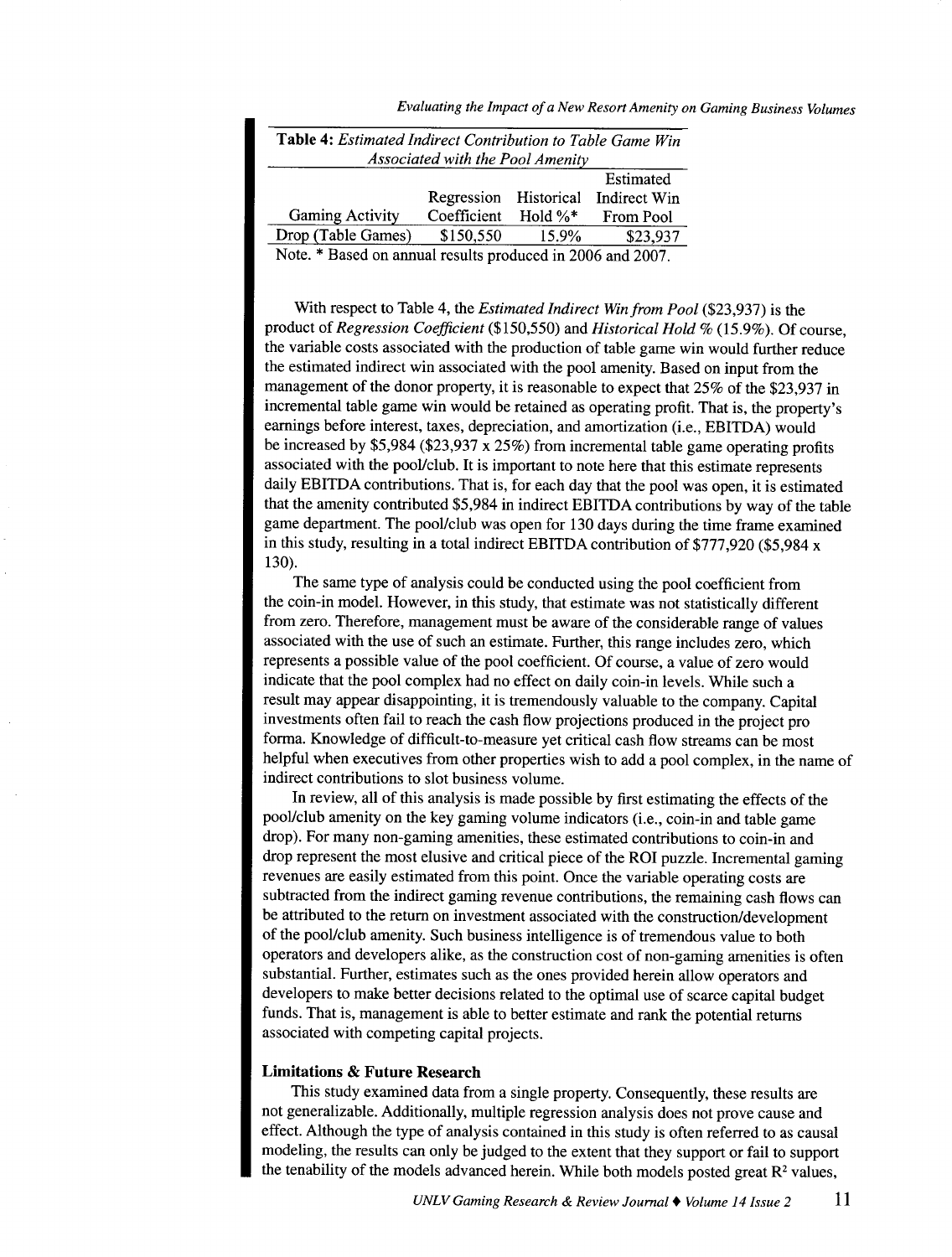the possibility of other equally effective or better solutions remains. The results may also embody a novelty effect. For example, the daily contributions to table game profits may wane as the novelty of the pool/club fades.

The models, research design, and expression of the pool/club amenity afforded management a viable means of isolating and quantifying the effects of the pool/club on gaming business volumes. Such partial derivatives could be computed for other amenities as well, provided their associated business volumes could be appropriately expressed. For example, a similar model could be built for a new restaurant or a new entertainment venue. That is, once the venue has been open for a sufficient number of days, its effects on critical gaming/business volumes could be estimated using the same form of model along with the incorporation of the year-over-year sampling period. The year-over-year sampling period may be critical, given the marked seasonality of business volumes in the hotel-casino industry.

Any replication of this study would be helpful in understanding the effects of <sup>a</sup> pool/club amenity on gaming volumes. Further, the data set examined in this and other studies could be used to create double-log models. Such models would express the effects of the pool/club on the gaming volumes in the form of a percentage change. Common in the field of economics, double-log models can aid the process of building theory, as all results are expressed in a common metric  $-$  the percentage change in the dependent variable produced by a one-percent change in the key variable. This accommodation allows for broader comparisons across otherwise quite different data sets with respect to the scale/magnitude of the business volumes.

Although not addressed in this study, the addition of a pool/club could help management increase the hotel's occupancy rates and/or the average daily room rate. Such effects could make valuable cash flow contributions to the overall resort. A similar model and quasi-experimental design could be employed to examine the effects of the pool/club on these critical hotel business volumes.

# **References**

- Caesars Entertainment. (2004). Form 10-K for the fiscal year ended December 31, 2003. *United States Securities and Exchange Commission.*
- Dandurand, L., & Ralenkotter, R. 1985. An investigation of entertainment proneness and its relationship to gambling behavior: The Las Vegas experience. *Journal of Travel Research,* 23(3), 12-16.
- Gaming Industry Wire. (2010). Tropicana Las Vegas and Nikki Beach Global bring to Vegas the ultimate international beach club experience. Retrieved from http://www. gamingindutrywire.com/article45695.
- Kale, S. H. (2006). Whatever happened to old-fashioned gambling? *Native American Casino,* 6(8), 38-39.
- Kaplan, M. (2010). Sun and profit: Las Vegas wins big with hard-partying pool clubs. Retrieved from http://www.dailyfinance.com/story/company-newsllas-vegas-poolclubs-party-profit.
- Kilby, J., Fox, J., & Lucas, A. F. 2004. *Casino operations management* (2"d ed.). New York: Wiley.
- Legg, M., & Hancer, M. (2010). Meta-analysis study of non-gaming determinants of gaming floor performance. *15th Annual Graduate Student Research Conference in Hospitality and Tourism: Marketing Proceedings,* Washington, DC, 45-60.
- Lucas, A. F. (2004). Estimating the impact of match-play promotional offers on the blackjack business of a Las Vegas hotel casino. *Journal of Travel* & *Tourism Marketing,* 17(4), 40-42.
- Lucas, A. F., & Brewer, K. P. (2001). Managing the slot operations of a hotel casino in the Las Vegas locals' market. *Journal of Hospitality and Tourism Research,* 25(3), 289-301.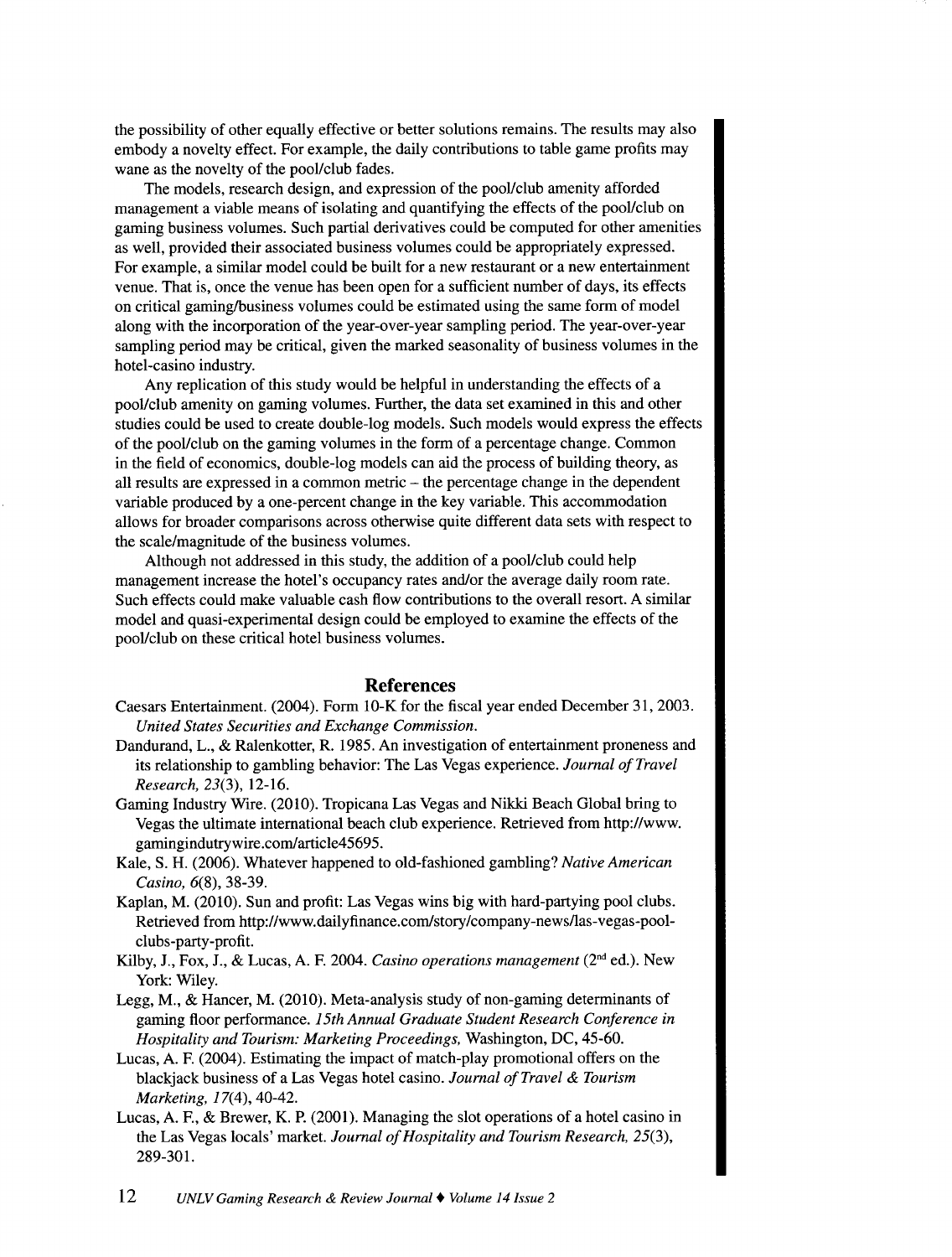*Evaluating the Impact of a New Resort Amenity on Gaming Business Volumes* 

Lucas, A. F., Dunn, W., & Kharitonova, A. (2006). Estimating the indirect gaming contribution of bingo rooms. *UNLV Gaming Research* & *Review Journal, 10(2),* 39-54.

- Lucas, A. F., & Santos, J. (2003). Measuring the effect of casino-operated restaurant volume on slot machine business volume: An exploratory study. *Journal of Hospitality and Tourism Research,* 27(1), 101-117.
- Pindyck, R. S., & Rubinfeld, D. L. (1998). *Econometric models and economic forecasts*  (4th ed.). Boston: Irwin/McGraw-Hill.
- Richard, M.D., & Adrian, C. M. (1996). Determinants of casino repeat purchase intentions. *Journal of Hospitality and Leisure Marketing,* 4(3), 25-39.
- Roehl, W. S. (1996). Competition, casino spending, and use of casino amenities. *Journal of Travel Research, 34(3),* 57-62.
- Suh, E., & Lucas, A. F. (2010). Estimating the impact of showroom entertainment on the gaming volumes of Las Vegas hotel-casinos. *International Journal of Hospitality Management,* doi:10.1016/j.ijhm.2010.03.009.
- Suh, E., & West, J. J. (2009). Estimating the impact of entertainment on the restaurant revenues of a Las Vegas hotel casino: An exploratory study. *International Journal of Hospitality Management,* doi: 10.10 16/j .ijhm.2009 .09 .00.
- Tanford, S., & Lucas, A. F. (2010). The indirect impact of casual dining and lowend gaming in destination and local casinos. *International Journal of Hospitality Management,* doi:10.1016/j.ijhm.2010.06.006.
- Yancey, K. B. (2010). Adult and topless pools make a splash in Las Vegas. Retrieved from http://www.usatoday.com/travel/destinations/2010-06-10-las-vegas-adult-toplesspools.
- Yi, S., & Busser, J. A. (2008). The influential attributes that affect resident slot gamblers' repatronage intentions and willingness to recommend casinos to other. *Journal of Hospitality and Leisure Marketing,* 16(4), 343-367.

Article submitted: 8/30/10 Sent to peer review: 8/30/10 Reviewer comments sent to author: 9/21/10 Author's revised comments received: 10/1/10 Article accepted for publication: 10/4110